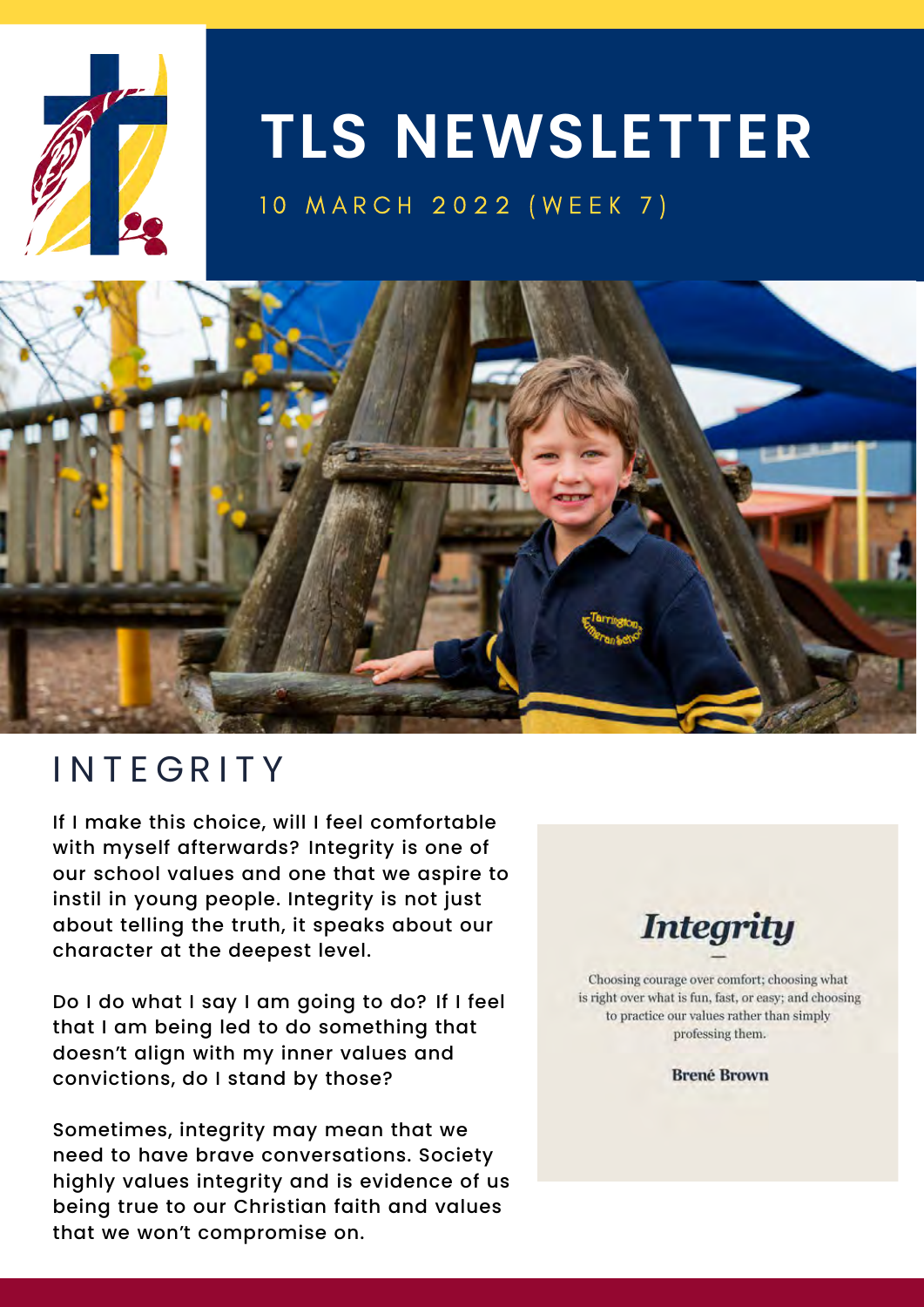## PRINCIPAL'S **MESSAGE**

**JAMES PHILLIPS** 



The Year 4s led a wonderful time of worship this morning and one of the themes that came through was 'joy'. We are so blessed to be in a community where so many individuals consciously choose to show joy to one another. This week, in the lead up to Athletics Day, the joy is very tangible. The houses have been practising their war cries for tomorrow to help cheer on house mates.

Thank you to all of our volunteers who are coming along to help and support tomorrow, modelling service in our community. Athletics Day is a really enjoyable day and more than winning, it is about giving events a go and having a great time together as a community. I trust that you have been training for the Parent/Staff vs Student sprint!

Next week is a Cold Write where the students will showcase their literacy development, specifically their writing. In a Cold Write, the students do not discuss their topic beforehand. It is always a privilege to see the students work and the imagination and creativity they bring.

As we complete Week 7 and have the blessing of a long weekend, I pray that you and your family will have some time together to be refreshed. I finish with the words of Romans 15:13, "may the God of hope fill you with all joy and peace as you trust in him, so that you may overflow with hope by the power of the Holy Spirit".

**James Phillips** Principal

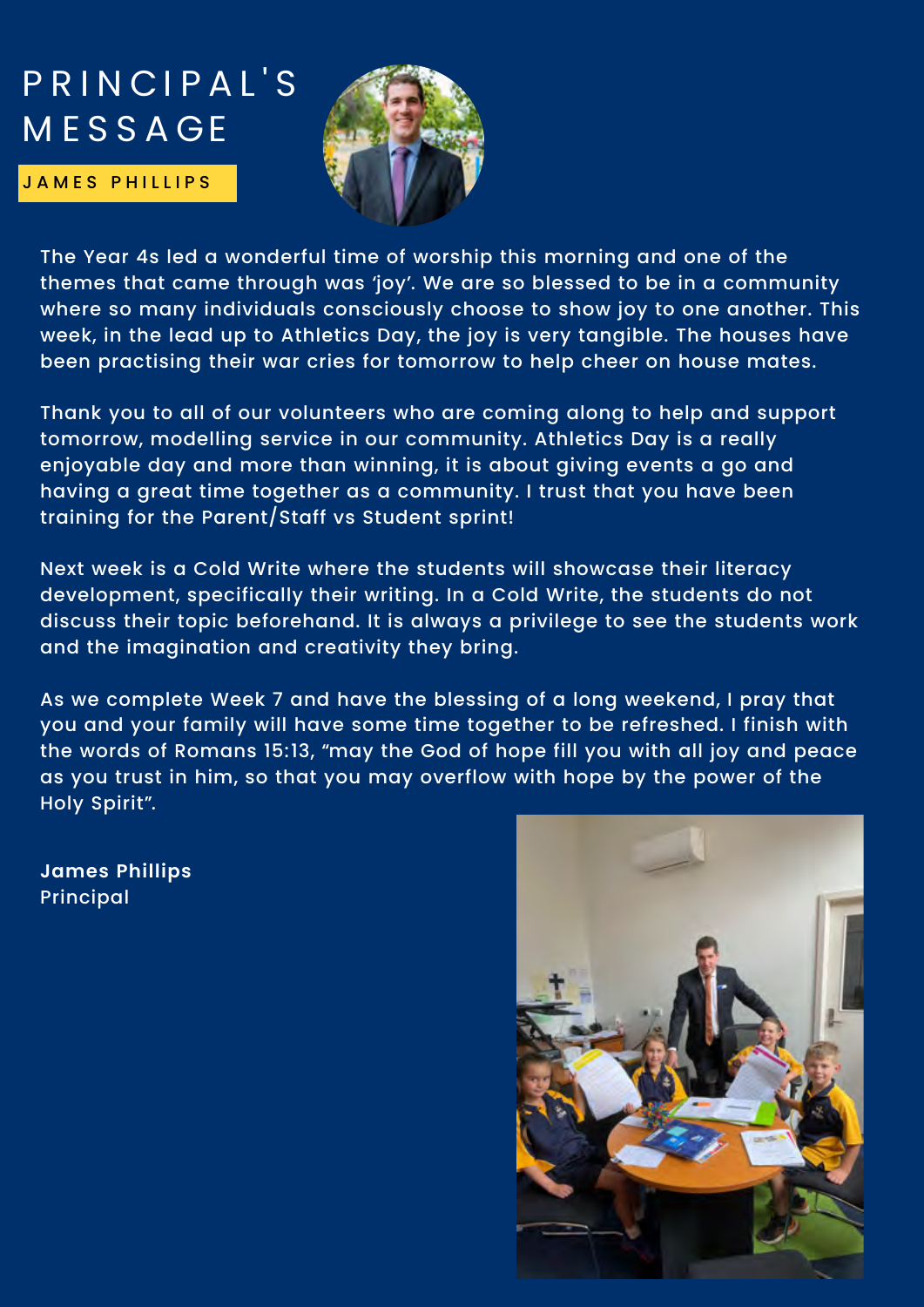

#### **School TV**

Adolescence is the transitional stage of development that is usually associated with the teenage years. In 2018, the Australian Curriculum Assessment Authority, redefined adolescence as affecting young people aged between 10-24 years. During this time, they experience rapid physical, cognitive and psychosocial growth which affects how teenagers feel, think, make decisions and interact with the world around them.

During adolescence, a child's brain can be considered as being "under-construction". The rate at which this progresses will vary depending on the individual and also their gender. As a result, some parents may view adolescence as stressful or difficult. However, it does not need to be. Setting boundaries, implementing consistent monitoring and maintaining a strong and loving connection will help families adjust during this time.

It is also an important time to keep the communication lines open through clear and age appropriate conversations. Speak openly about changes that they are experiencing and be conscious of their mental health as many of the conditions people confront in adulthood, can begin to manifest in adolescence.

In this edition of SchoolTV, adult carers can learn how to guide and best support their young person as they transition through adolescence. We hope you take time to reflect on the information offered in this month's edition, and we always welcome your feedback.

If you do have any concerns about the wellbeing of your child, please contact the school for further information or seek medical or professional help.

You will find the link to this month's edition via the Parent Portal on our Website.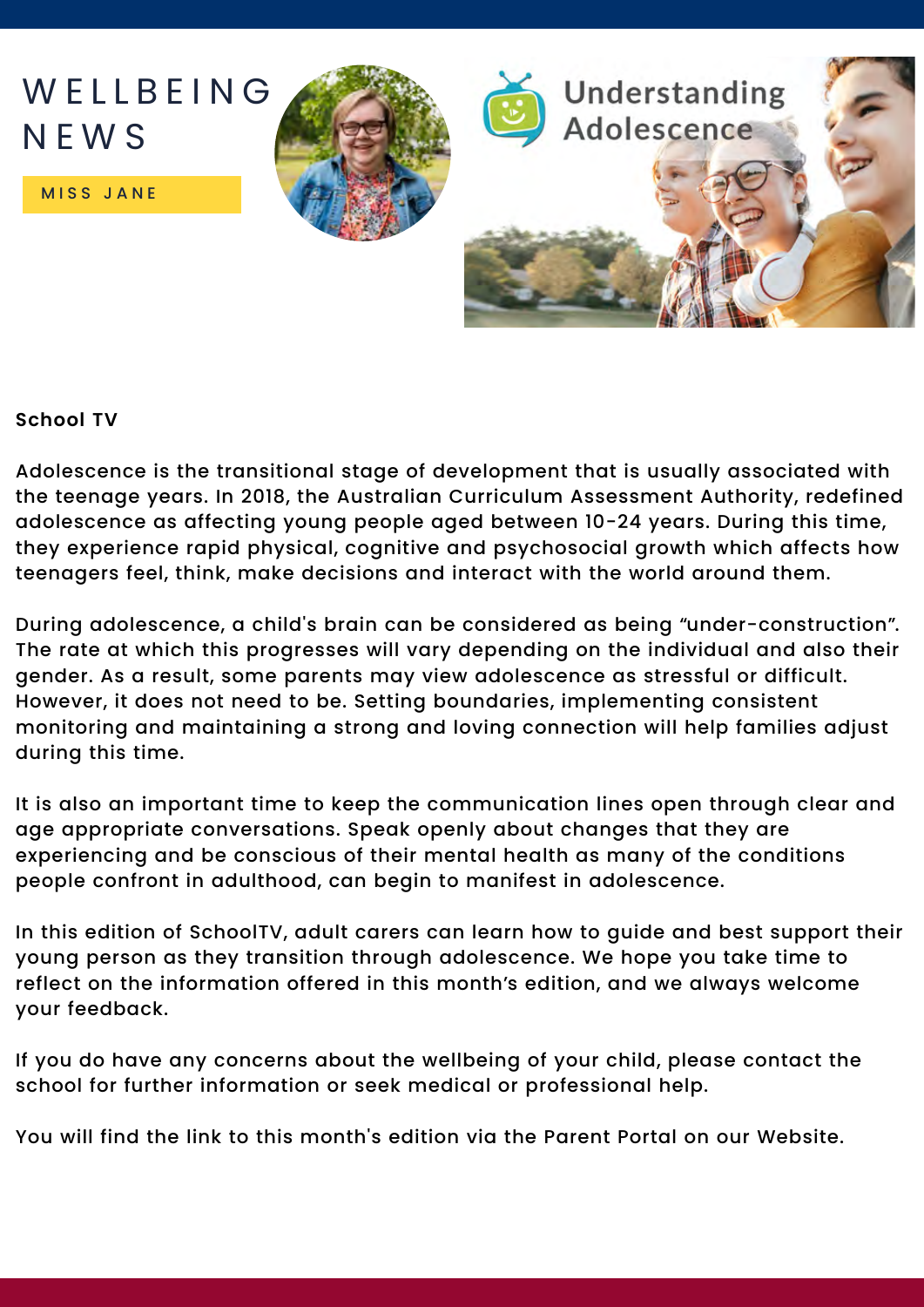

## **EMMETT AWARD**

#### **ALICE**

For excellence with her reading and continually striving to extend herself across multiple learning areas.



### **JOHN LANDY AWARD**

#### M E G G

For serving humbly in the Year 1 classroom and across the school by frequently offering to help hand out notes, class resources, hold doors open and letting other students go first.

## **SCHOOL** A W A R D S

#### FOUNDATION

Kieran F Sophie L Luca T

Y E A R 1

Mylah H Harriet K

YFAR<sub>2</sub>

Finn R Austin M

Y F A R 3

Leo J

Y F A R 4

Flynn B Della L Daphne B

Y E A R 5

Ava K Ben C Imogen A

Y E A R 6

Angus K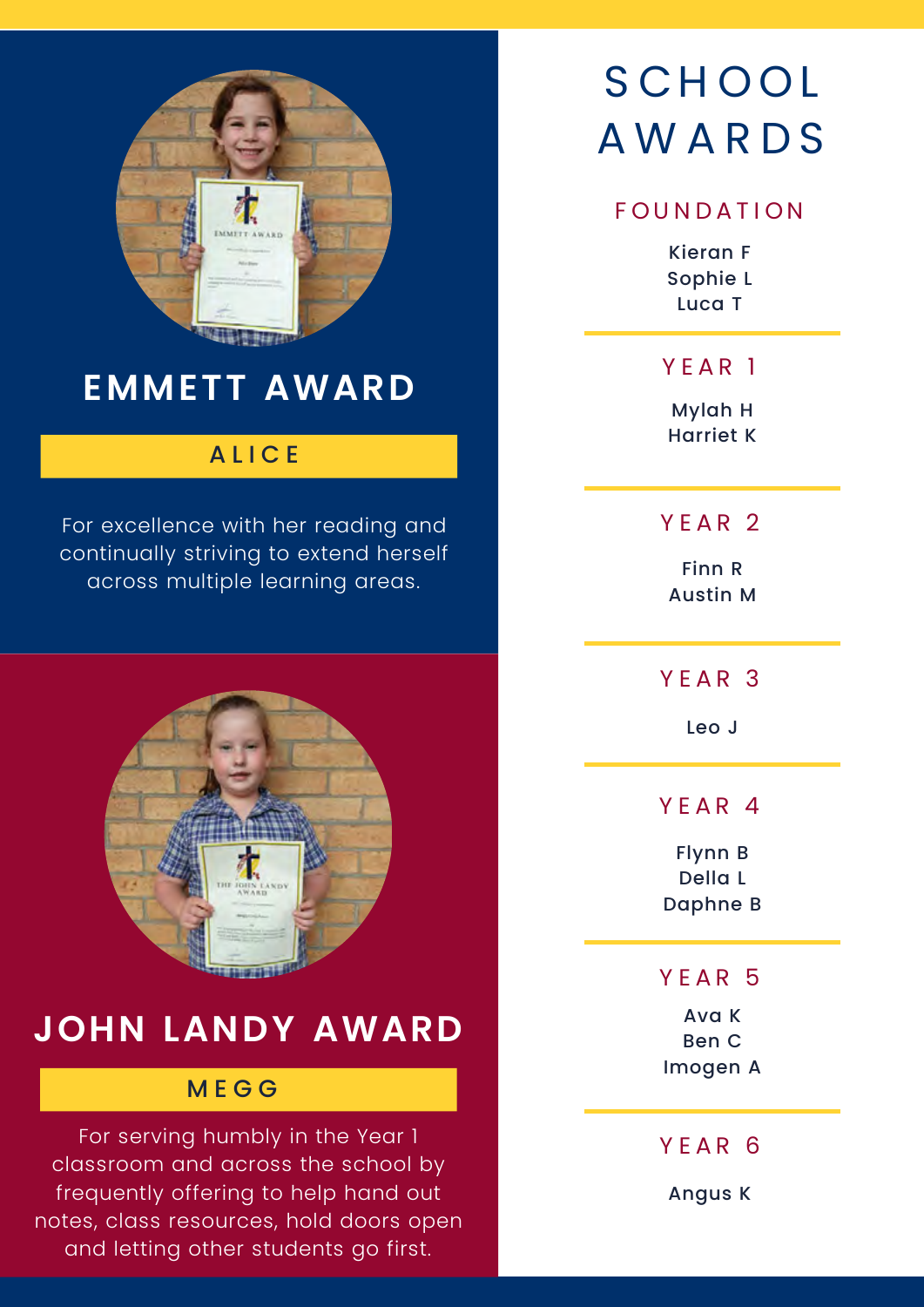## CLEAN UP AUSTRALIA DAY



Clean Up Australia Day – 4 March 2022

Last Friday our school was given the perfect opportunity to display our school values in our wider community. The Year 1-6 students joined members of the Southern Grampians Shire Council in an act of SERVICE to their community by cleaning up the Tarrington Recreation Reserve. Our students were provided with special Clean Up Australia Day gloves and pick up tools, leaving the reserve looking immaculately clean. Tarrington Lutheran School was just one of hundreds of schools participating on the same day. It has left a lasting impression on some students who have taken extra pride in collecting rubbish around the school in the following days. Thank you to all the staff and students involved.

#### PFA NEWS

The PFA will be assisting to provide a BBQ during the lunch break this Friday, 11 March at the Athletics Carnival.

Sausages will be available for \$2.50.

There will also be Easter Raffle tickets available to purchase at \$2 per ticket.

If anyone is available to assist with serving the BBQ or monitoring the raffle tickets on Friday please get in touch!

Toasties will again be available to purchase during school lunchtime, beginning Friday, 18 March. Ham and cheese toasted sandwiches will be available for \$2. Please advise of any allergies & we can arrange alternatives.